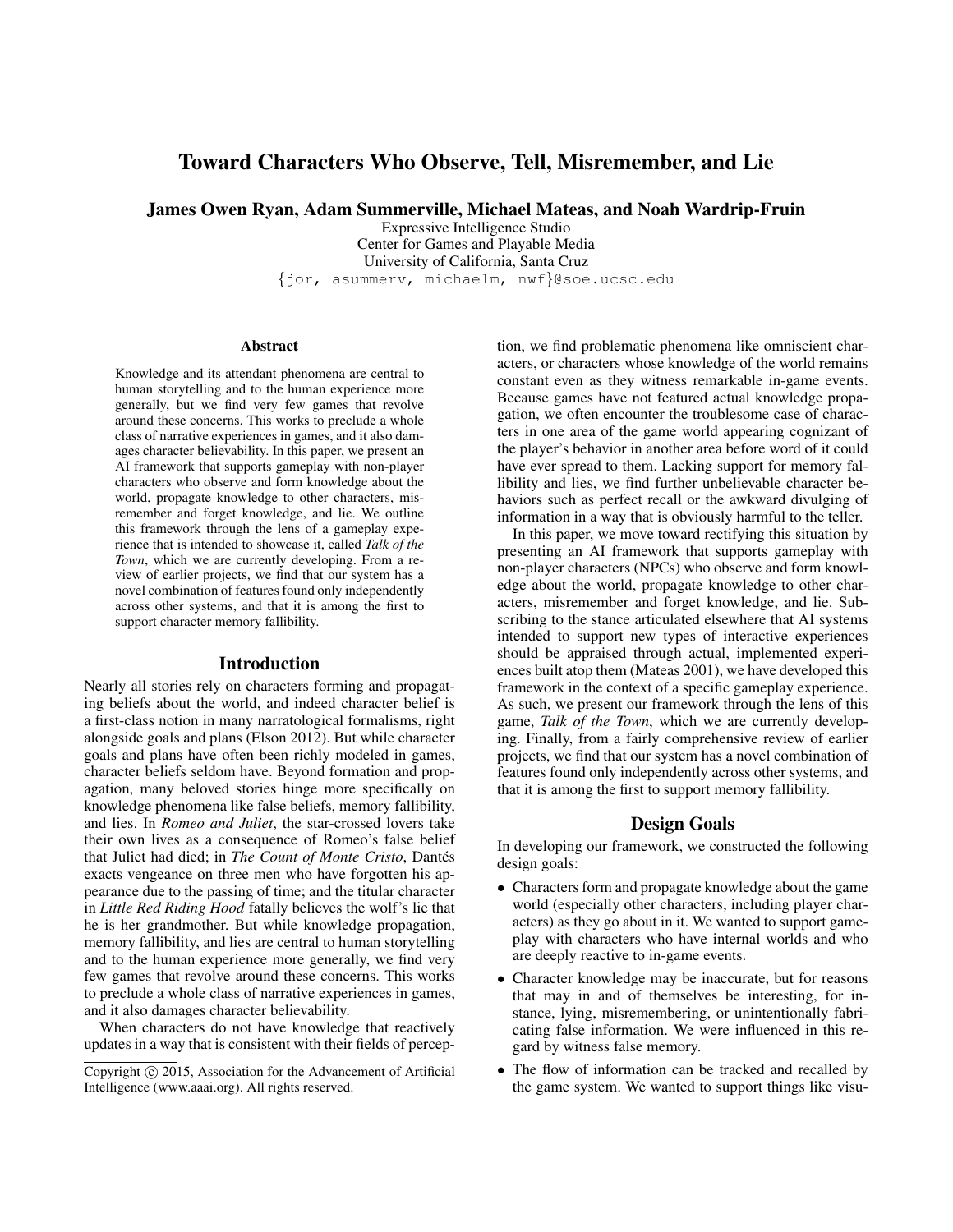alizing, after gameplay, how an important piece of information originated and propagated across the game world.

Having these goals, we proceeded to design a gameplay experience that would be structured around (and would foreground) the core concerns that they evoke. In the next section, we describe our game, *Talk of the Town*, and thereafter the AI framework that underpins it.

# *Talk of the Town*

*Talk of the Town* is an asymmetric multiplayer dwarflike<sup>1</sup> that features character knowledge propagation as a core mechanic. In this section, we describe its story, simulation, and our gameplay design; the simulation is completed, but the gameplay experience has not yet been implemented.

### **Story**

The story that frames gameplay surrounds the death of a very important person who, seventy years prior, founded the town in which gameplay takes place. Since that time, the founder has accumulated considerable wealth and produced several descendants who now constitute an aristocracy in the town. Many of these family members had been anticipating the founder's death for the inevitably large inheritances that would thereby be disbursed, but in his or her<sup>2</sup> last moments the founder apparently signed a document willing everything to a secret lover whose existence had not been known to the family. In one week, the town will gather at a theater to remember the deceased and to hear the will be read, but the family plans to ascertain the identity of the lover and apprehend this person before the document can ever be delivered to the presiding attorney. Meanwhile, the town is abuzz with rumors about the mysterious lover, whom a handful of witnesses briefly observed on the night of the founder's death.

#### Simulation

Prior to gameplay, the town is simulated from its beginnings up through the founder's death seventy years later. Similarly to *Dwarf Fortress* and its world-generation procedure that precedes gameplay (Adams and Adams 2006), this causes a number of structures that are crucial to gameplay to emerge bottom-up from the simulation itself. In *Talk of the Town*, these are the town's physical layout (namely the locations of its businesses and homes), its residents' daily routines, and, most importantly, the city's social and family networks that knowledge propagates over. As we explain more deeply in the next section, NPCs in *Talk of the Town* build up knowledge about their fellow residents (as well as landmarks in the town) through firsthand observation and also by hearing things from other people. This happens online during the simulation, in which characters act out daily routines across day and night timesteps by either going to work, going on errands, visiting friends and family, or staying home;<sup>3</sup> additionally, characters may, for instance, start a business, hire an

employee, build a house, marry another character, give birth to a new character, and so forth. Characters decide what to do by utility-based action selection (Maes 1989). When in the same place, characters will form knowledge about each other through direct observation and might also interact, depending on their relationship and personalities. During interaction, characters may exchange information about the world and, from a simple affinity system, continued interaction may breed contempt, friendliness, or romantic feelings (these work unidirectionally and may be asymmetric). The combinatorics of these simple character behaviors over several in-game decades is enough to generate rich city topologies and social and family networks by the time that gameplay takes place, at which point approximately 200 NPCs will live in the city.

## Gameplay

Unlike its simulation, *Talk of the Town*'s gameplay has not yet been implemented, but we will describe its design. The game is multiplayer and asymmetric: one player controls the lover character and the other player controls a member of the founder's family. The lover's goal is to go undetected until the will ceremony, while the family member works to ascertain the lover's appearance before that time. (A given character's appearance is the composite of 24 facial attributes, which are inherited from the character's parents.) Because the family character is established in the town, the player controlling him or her will have the town's entire knowledge network at her disposal. As such, her job becomes *managing* this network so that information about the lover's appearance flows toward her; the lover player's task then is to *pollute* this knowledge network by, for instance, changing the character's appearance and spreading lies. Gameplay culminates in a scene showing the town's citizens filing into the theater for the will ceremony, during which time the family player must select the person who best matches her conception of the lover—if she selects correctly, she wins; otherwise, the lover player wins.

## Our AI Framework

Characters in *Talk of the Town* build up knowledge about the world as they go about their simulated daily routines. In this section, we outline our knowledge-representation formalism and the mechanisms by which knowledge may originate, propagate, deteriorate, and terminate according to the procedures of our AI framework, which is written in Python.

#### Ontological Structure

A character's composite knowledge of the world is structured as an *ontology* of interlinked mental models that each pertain to a single person or place. The interlinking occurs when a character's knowledge as to some attribute of a character or place resolves to some other character or place for whom or which they have another mental model. For instance, a character may know that some person works at some business in town, and so her belief about that person's workplace would itself link to her mental model of that business (as we show below). We use this ontological structure for elegance and convenience, since it allows characters to

<sup>1</sup>A game in the mold of *Dwarf Fortress* (Adams and Adams 2006).

<sup>&</sup>lt;sup>2</sup>The founder's gender is determined at runtime.

<sup>&</sup>lt;sup>3</sup>On a given timestep, all characters will be at a specific home or business and will stay there for the duration of the timestep.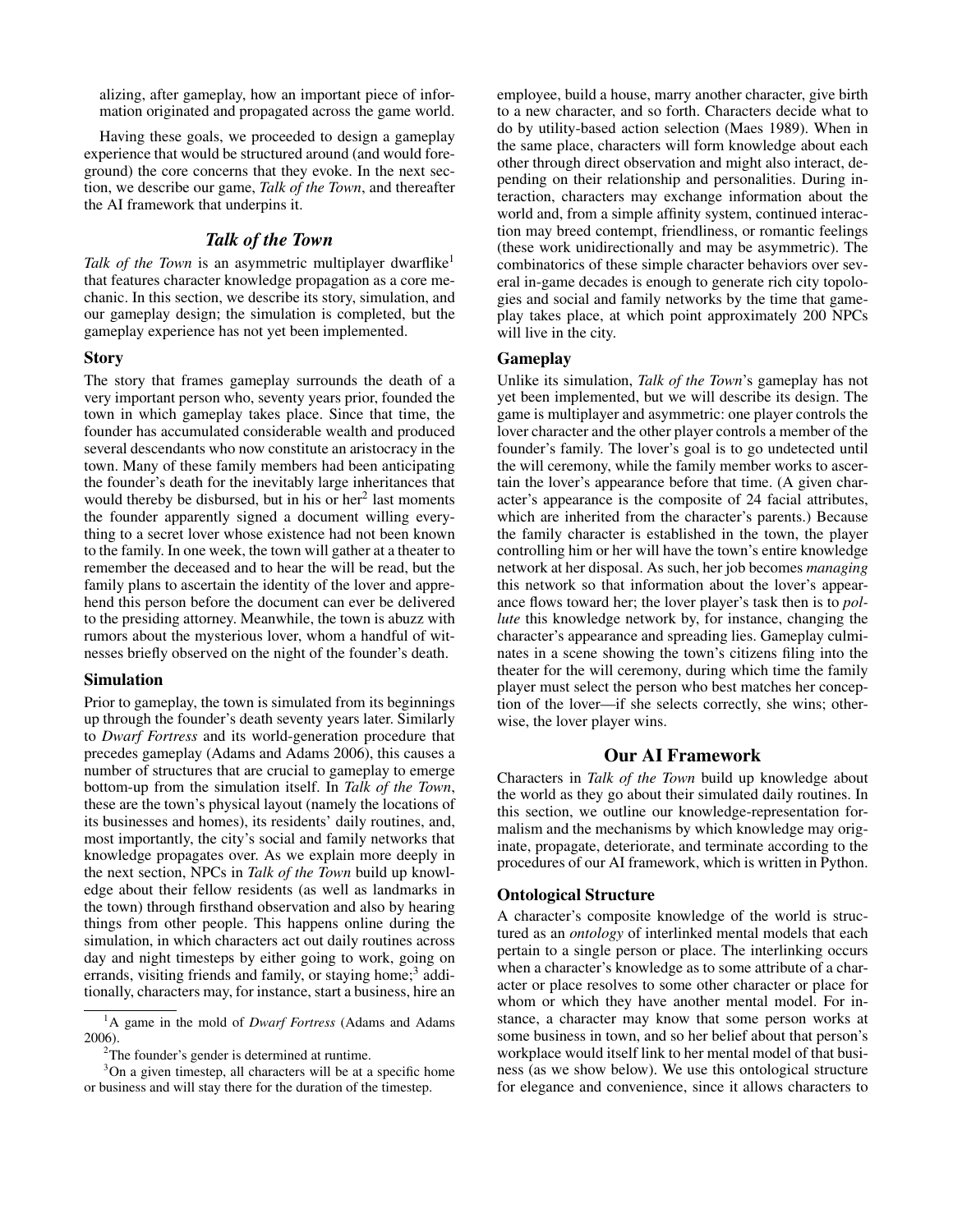reason about entities in terms of knowledge they may already have about related entities (rather than by instantiating redundant or potentially inconsistent knowledge).

# Mental Models

As we have alluded to, characters form *mental models* about town residents and landmarks. Following *PsychSim* and *Thespian*, two earlier systems in which characters also richly perceive one another (Marsella, Pynadath, and Read 2004; Si, Marsella, and Pynadath 2005), we use this term specifically to indicate that the structure of a character's knowledge of some entity closely matches the structure of how that entity is represented in the simulation itself. Character mental models pertain to specific individual entities and are composed of *belief facets* that each pertain to an individual attribute of an entity. The facet types that we have implemented so far for *Talk of the Town* match the domain and central concerns of that game and are as follows:<sup>4</sup>

- For mental models of characters:
	- Name. First name, middle name, last name.
	- Appearance. Each of the 24 facial attributes that we model (*e.g.*, hair color).
	- Occupation. Company (links to mental model of that place), job title, shift (day or night).
	- Home. Home (either an apartment unit or house; links to mental model of that place).
	- Whereabouts. Where a person was on a given day or night (links to mental model of that place).
- For mental models of businesses/homes:
	- Owner. Owner of the business/home (links to mental model of that character).
	- Employees/Residents. List of its employees/residents (each links to mental model of a character).
	- Apartment. Whether it is an apartment unit (for homes only).
	- Block. *E.g.*, '900 block of Lake Street'.
	- Address. *E.g.*, '147 Hennepin Avenue'.

We plan to extend these to also include other features of characters and landmarks that are already modeled by the simulation (such as character age, personality, family members, friends, enemies, etc.).

Each facet is structured as a collection of data about the belief. In addition to its *owner* (the character who has constructed the mental model), *subject* (the character to whom it pertains), and facet type, this data includes:

- Value. A representation of the belief itself, *e.g.*, the string 'brown' for a belief facet pertaining to hair color.
- **Mental Model.** If the value of this facet resolves to an entity for whom the owner of this facet has formed a mental model, this will point to that mental model.
- Predecessor. The belief facet that the owner previously held, if any. This allows the system to track supplanted or forgotten character knowledge.
- Evidence. A list of the pieces of evidence by which the owner of this facet formed and continues to substantiate it; evidence may accumulate as the simulation proceeds. In the next section, we outline our evidence typology.
- Strength. The strength of this particular belief. This is the sum of the strength of all pieces of evidence supporting this belief, whose determination we explain in the next section.
- Accuracy. Whether or not the belief is accurate (with regard to the *current* true state of the world).

#### Evidence

All knowledge gets formed in response to evidence, and may also propagate, deteriorate, or terminate in a way that can be described using pieces of evidence. We will illustrate these details by explaining our evidence typology, which comprises nine *types* across four categories.

- How knowledge originates:
	- Reflection. A reflection occurs when a character perceives something about herself, which happens at every timestep.
	- Observation. When a character directly observes a person or place, she may form knowledge about attributes of that entity. Whether she forms knowledge about a particular attribute depends on the salience of the entity and the attribute type, as we explain below.
	- Transference. If one entity reminds a character of another entity (determined by feature overlap between her respective mental models of them), she may unconsciously attribute beliefs she already held about one to the other.
	- Confabulation. By confabulation, a character *unintentionally* concocts new knowledge about some entity. The particular belief-facet value that gets confabulated is determined probabilistically according to the distribution of that feature type in the town.
	- Lie. A lie occurs when a character *intentionally* conveys information to another character that she herself does not believe. We call this a type of origination (and not propagation) because the knowledge in question is *invented* by virtue of the lie—*i.e.*, no existing knowledge is propagated by the lie.
- How knowledge propagates:
	- Statement. A statement occurs when a character conveys information to another character that she herself believes. Whether characters will exchange a particular piece of information depends on the salience of its subject and type, as we discuss below.
	- Eavesdropping. Nearby characters may overhear statements and lies; this happens at a set probability.
- How knowledge deteriorates:
	- Mutation. As an operationalization of memory fallibility, knowledge may mutate over time; this is affected by a character's memory attribute (which is modeled as a floating-point value that gets inherited from a

<sup>&</sup>lt;sup>4</sup>Note, however, that our knowledge-representation formalism is agnostic to the type of knowledge that it is used to represent.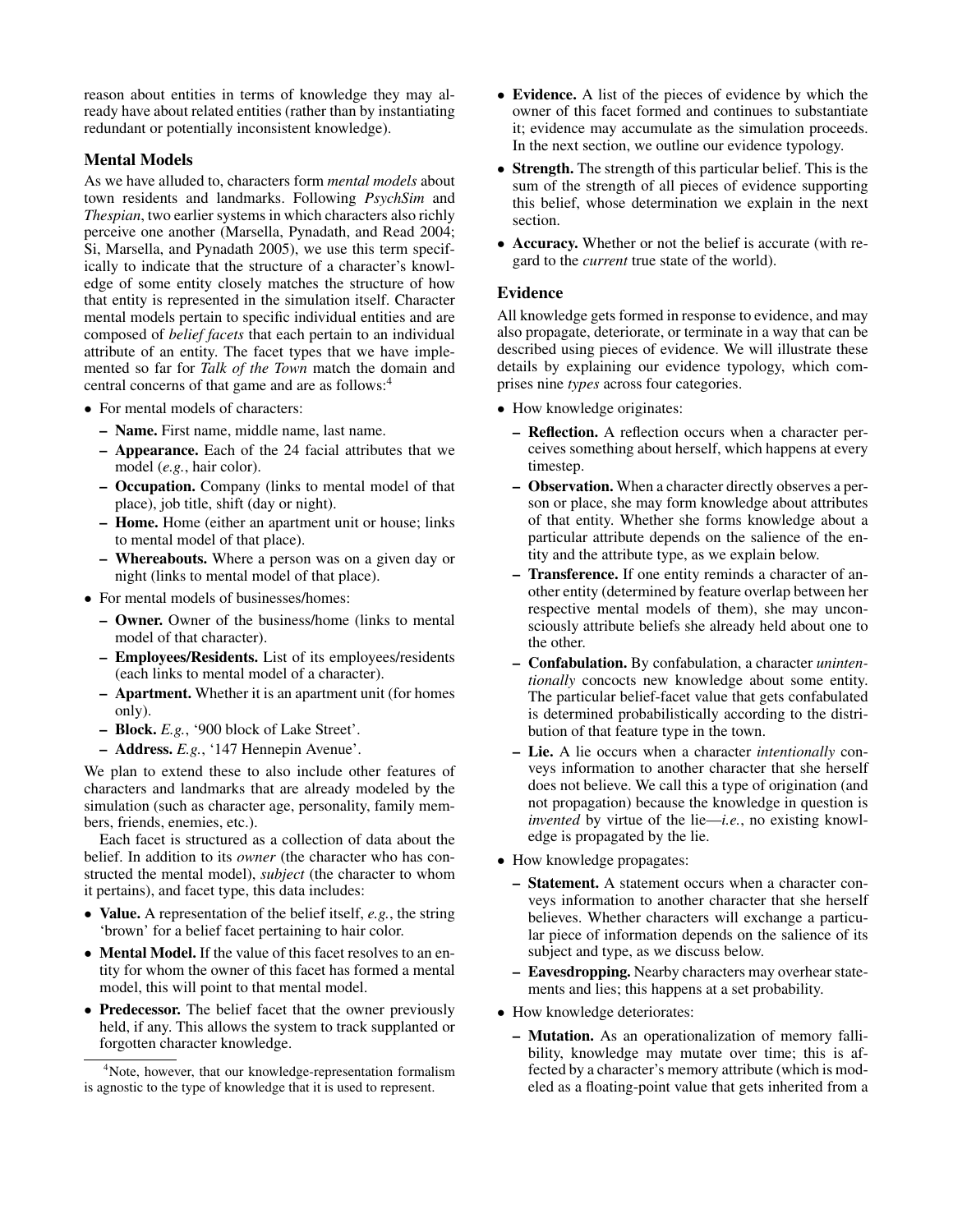parent) and the facet type (*e.g.*, a *whereabouts* belief will be more likely to mutate than a *first name* belief). The particular mutation that occurs is determined by a schema we authored that specifies state-change probabilities given a facet value. For instance, given the value 'brown' for the facet type *hair color*, the system will consult a (hand-authored) probability distribution for which, *e.g.*, 'black' and 'red' would be more probable values to mutate to than 'white' or 'gray'.

- How knowledge terminates:
	- Forgetting. To further incorporate memory fallibility, knowledge may be forgotten due to time passing; this is likewise affected by a character's memory attribute and the salience of the facet subject and type.

Characters are not consciously aware of transferences, confabulations, or mutations, and recipients (and eavesdroppers) of lies treat them as statements. That is, the recipient will reason about a lie as if it were a statement (and so the strength of a lie, as a piece of evidence, is equal to that of a statement), but the system will still track that it was in fact a lie, to allow for the presentation of true knowledge trajectories after gameplay. Additionally, each piece of evidence has metadata of the following types:

- **Source.** With a statement, lie, or eavesdropping, this specifies the character who delivered the information. This crucially allows the system to trace the history and trajectory of any piece of information, which was one of the design goals that we gave above.
- Location. Where the piece of evidence originated (*e.g.*, where an observation or statement took place).
- **Time.** The timestep a piece of evidence originated.
- Strength. The strength of a piece of evidence is a floatingpoint value that is determined by its type (*e.g.*, a mutation is weaker than an observation) and decays as time passes. In the case of statements, lies, and eavesdroppings, the strength of a piece of evidence is also affected by the affinity its owner has for its source and the strength of that source's own belief at the time of propagation.

## Salience Computation

When a character observes some entity in the simulation, a procedure is enacted that determines, for each perceptible attribute of the observed entity,<sup>5</sup> the probability that the character will remember what she saw; this procedure crucially depends on the *salience* of the entity and attribute being observed. At this time, salience computation considers the relationship of an observed character (subject) to the observer (*e.g.*, a co-worker is more salient than a stranger), the extent of the observer's friendship with the subject, the strength of the observer's romantic feelings toward the subject, and finally the subject's job level (characters with more prestigious job positions are treated as more salient). For landmarks, salience computation currently only considers

whether the observing character lives or works at the observed place. Additionally, our salience-computation procedures consult a hand-authored knowledgebase specifying the salience of each attribute type. This captures, for instance, that features of a person's hair and eyes will be more salient than those of her nose and chin (Reynolds and Pezdek 1992; Ruiz-Soler and Beltran 2012). Salience computation is also used to determine the probability that a character will misremember or altogether forget (on some later timestep) knowledge pertaining to some subject and attribute.

# Knowledge Propagation

The salience of the subject and attribute type of a piece of information also affects whether a character will pass it on (via a statement). Currently, what subjects of conversation come up in an interaction between two characters is determined by computing the salience of all entities that either of the characters know about. The  $n$  highest-scoring entities are then brought up in conversation, with  $n$  being determined by the strength of the characters' relationship and also their respective *extroversion* personality components. For each subject of conversation, the characters will exchange information about individual attributes of that subject (corresponding to the individual belief facets of the characters' mental models of that subject) according to the salience of each attribute type. Because a character may bring up subjects that her interlocutor does not (yet) know about, our propagation mechanism allows characters to learn about other people and landmarks that they have never encountered themselves. It is even possible for a character to learn about another character who died before she was born; this often occurs when parents tell their children about deceased relatives.

## Lies

As a subject of conversation gets brought up, a character may convey false information—more precisely, information that she herself does not believe—to her interlocutor. Currently, this happens probabilistically according to a character's affinity toward the interlocutor, and the misinformation is randomly chosen. Later, we discuss plans to extend this aspect of the system.

#### Belief Revision

Currently, characters will always adopt a new belief upon encountering a first piece of evidence supporting it, assuming they have no current belief that it would replace. As a character accumulates further evidence supporting her belief, its strength will increase commensurately to the strength of the new evidence. Additionally, whenever a character delivers a statement, the strength of her own belief (that she is imparting with the statement) will slightly increase. That is, the more a person retells some belief, the stronger that belief becomes for her, which is realistic (Wilson, Gambrell, and Pfeiffer 1985). If that character, however, encounters new evidence that contradicts her currently held view, she will consider the strength of the new evidence relative to the strength of her current belief. If the new evidence is stronger, she will adopt the new belief that it supports; if it is weaker,

 ${}^5E.g.,$  physical attributes, a character's workplace and shift if they are observed at work, etc.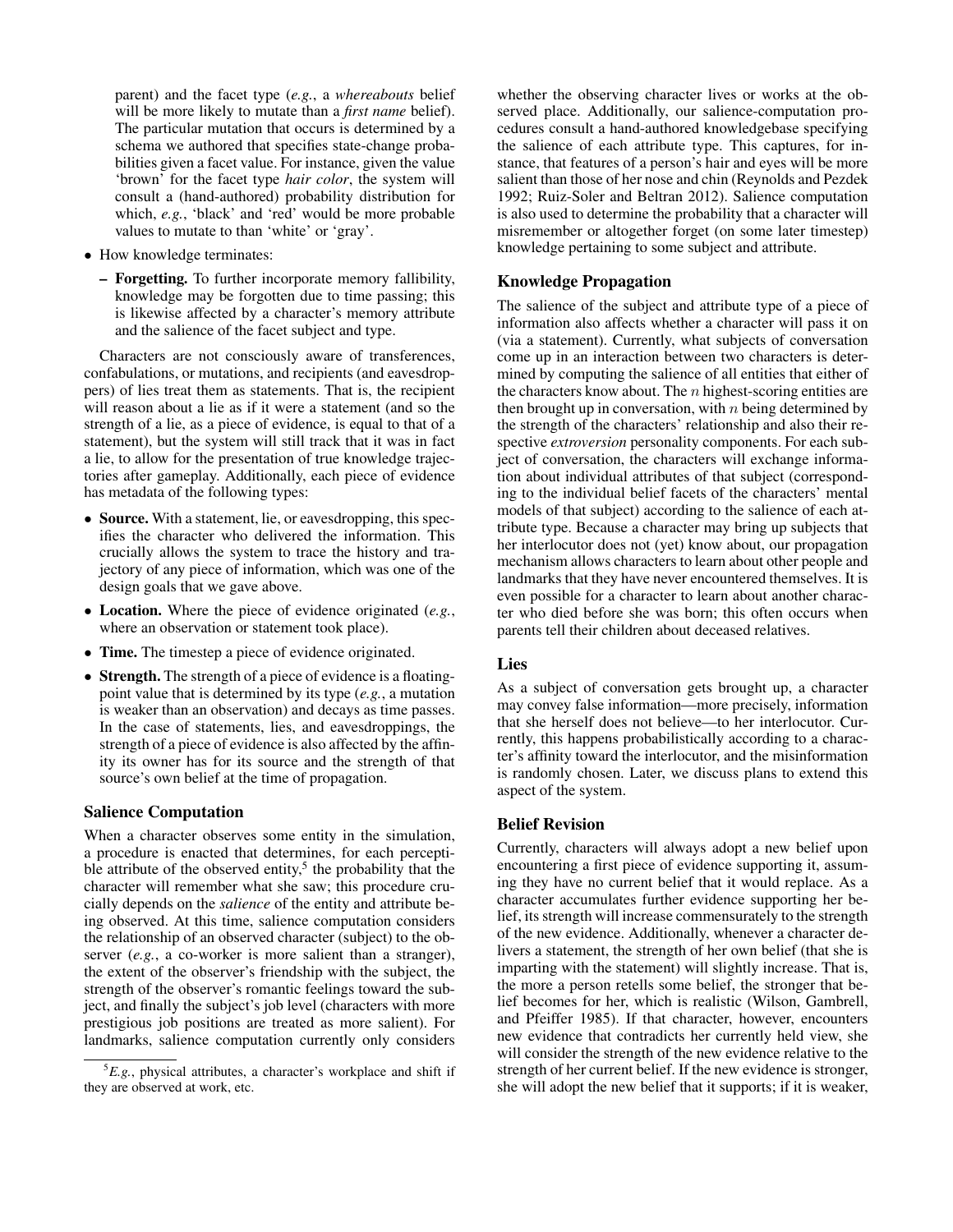she will *not* adopt a new belief, but will still keep track of the other *candidate belief* and the evidence for it that she had encountered. If she continues to encounter evidence supporting the candidate belief, she will update its strength accordingly and if at any time that strength exceeds the strength of her current belief, she will adopt the candidate belief and relegate the previously held belief to candidate status.

As an example, consider two characters, Jack and Jill. Jill has just gotten a haircut, but Jack still believes that Jill has long hair because he had seen this for himself on multiple occasions and heard the same from a good friend just yesterday. During a conversation, another character that Jack does not know very well mentions to him that Jill has short hair. Jack does not immediately change his belief about Jill's hair, because the strength of this new evidence does not outweigh the strength of his current belief (since he had heard only yesterday that she has long hair and saw this himself on multiple occasions). Later, Jack's wife attests to Jack that Jill's hair is in fact short. Jack now adopts the new belief, because the strength of the evidence constituted by both of these statements now outweighs the strength of the evidence supporting his prior belief. The prior belief was supported by more pieces of evidence, but this evidence was so outdated relative to the new information that its strength had decayed to the point where the new evidence was now stronger.

## Satisfaction of Design Goals

We invite the reader to now revisit the design goals that we enumerated earlier in this paper. The system as it is currently implemented is already capable of satisfying each of these goals, though we are now faced with considerable authoring challenges in getting character knowledge to the surface in *Talk of the Town* gameplay.

#### Implementation Status

Our major outstanding work is to implement the actual gameplay experience of *Talk of the Town*. The underlying simulation, as we have described it, is already implemented, though we envision several improvements. First, there is a significant amount of work that remains to be done involving modeling how characters may reason about the solicitation and divulging of information. At this time, characters do not explicitly solicit or divulge information—there is only a notion of subjects of conversation getting talked about according to how salient they are to both conversational partners. As part of fleshing out this aspect of the system, a particularly rich extension will involve implementing interesting character reasoning about when to lie and what to lie about. We already model several components of lying behavior that are described in social-science research, including personality, quality of social and family relationships, and social standing (Kashy and DePaulo 1996)—the work will be to construct interesting character behavior that depends on these components. Currently, lies are only stored in the knowledge of characters who receive them, but we plan to have characters who tell them also keep track of them so that they can reason about past lies when constructing subsequent ones. While characters currently only lie about other

characters, we plan to also implement *self-centered* lying (DePaulo 2004), *e.g.*, characters lying about their job titles or relationships with other characters. Finally, we envision characters who discover they have been lied to revising their affinities toward the liars, or even confronting them.

## Prior Work and Discussion

While story generators and expressive multiagent systems have typically featured characters who operate over perfect knowledge of the world (*e.g.*, Aylett, Dias, and Paiva 2006; Fendt and Young 2011), a handful of such systems have incorporated models of character belief. In TALE-SPIN, characters may be initialized to have some knowledge about the storyworld and may perceive which characters and objects are nearby (Meehan 1976). Agents in applications of the *Oz Project* similarly perceive their surroundings, but at a higher fidelity (Bates, Loyall, and Reilly 1994). This is likewise seen in ten Brinke, Linssen, and Theune's (2014) extension to the *Virtual Storyteller* system (Swartjes 2010), in which updates to character beliefs are fed to a reactive narrative-planning system. Teutenberg and Porteous (2015) have also explored narrative planning with perceptive characters. Gervás (2013) uses chess gameplay data to generate stories focalized to individual pieces with limited *fields of perception*. In the emergent-narrative system of Carvalho et al. (2012), characters may operate over false beliefs. In TALE-SPIN, *PsychSim* (Marsella, Pynadath, and Read 2004), *Thespian* (Si, Marsella, and Pynadath 2005), *Othello* (Chang and Soo 2009), and Reis's (2012) extension to the *FAtiMA* agent architecture (Aylett, Dias, and Paiva 2006), characters not only perceive the world, but form mental models of other characters and *their* beliefs—*i.e.*, these systems operationalize *theory of mind* (Frith and Frith 2005). Earlier, we proposed this as an extension to our own system, which also features character mental models. Further, a handful of multiagent systems have explored *deception in agents*. TALE-SPIN characters may lie to one another (Meehan 1976, 183-84), though rather arbitrarily, as in our current system implementation. GOLEM implements a *blocks world* variant in which agents deceive others to achieve goals (Castelfranchi, Falcone, and De Rosis 1998), while *Mouth of Truth* uses a probabilistic representation of character belief to fuel agent deception in a variant of Turing's *imitation game* (De Rosis et al. 2003). In Christian (2004), a *deception planner* injects inaccurate world state into the beliefs of a target agent so that she may unwittingly carry out actions that fulfill ulterior goals of a deceiving agent. Lastly, agents in Reis's (2012) extension to *FAtiMA* employ multiple levels of theory of mind to deceive one another in the party game *Werewolf*. While all of the above systems showcase characters who perceive—and in some cases, deceive—other characters, none appear to support the following key components of our system: knowledge propagation and memory fallibility.

Outside of *Dwarf Fortress* (Adams and Adams 2006), which we discuss next, commercial and even research games have been surprisingly spare in their modeling of character knowledge, as we recount here. Combat-oriented games often employ a rudimentary notion of character knowl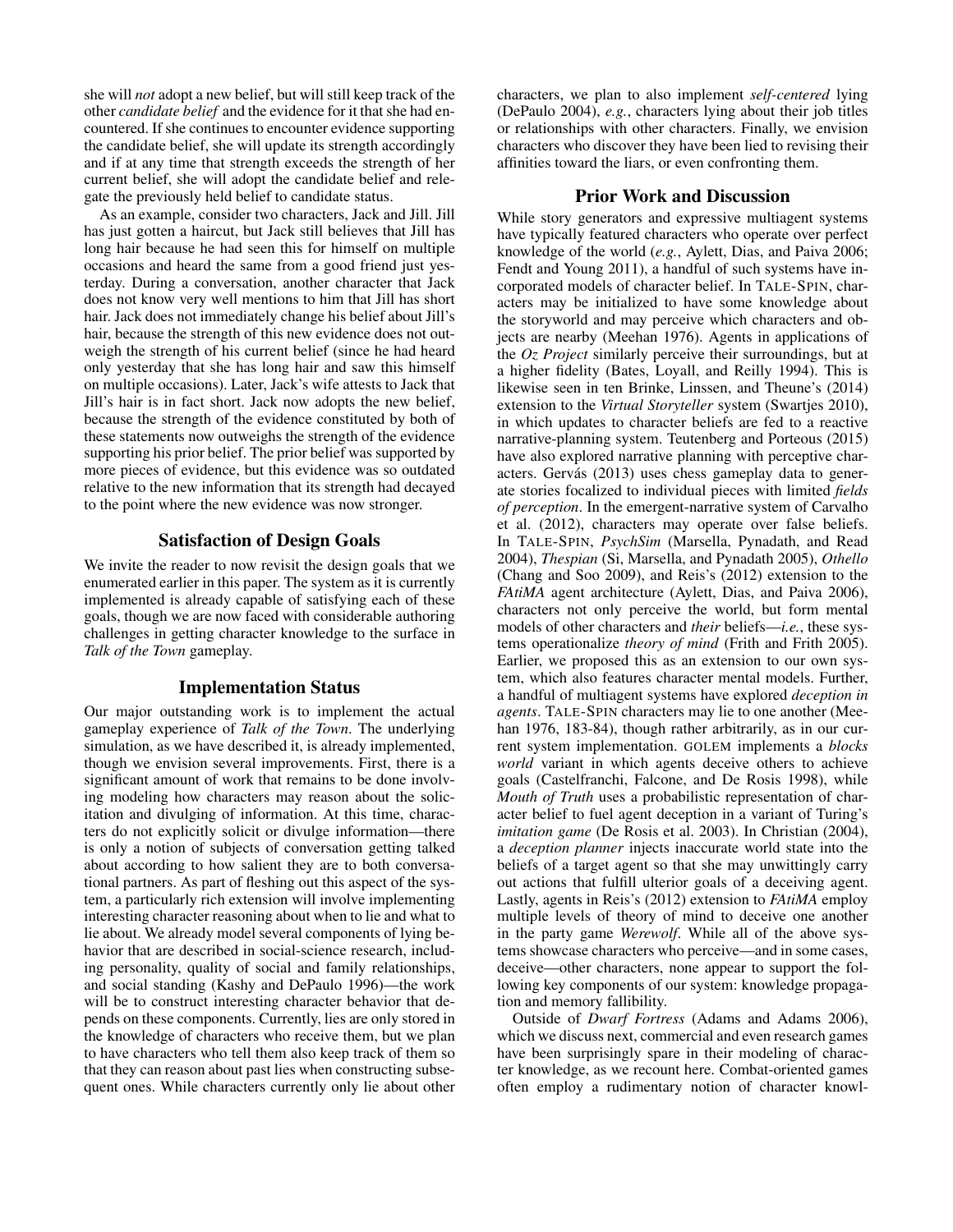edge reasoning in the form of NPC sensors for (realistically imperfect) detection of, *e.g.*, enemy positions. *Reputation systems* or *faction systems* that alter NPC behavior toward the player character according to actions she has taken are a form of character knowledge representation, but one in which NPCs seem to globally inherit perfect knowledge of player behavior. *Black and White*'s "creatures" were special NPCs that could acquire knowledge (by reinforcement learning) about how to do certain tasks (Lionhead Studios 2014). Interestingly for a mainstream title, the recent *Middle-earth: Shadow of Mordor* features NPC enemies who may reference earlier combat (Monolith Productions 2014). More commonly, games may utilize simple *flags*that mark what plot knowledge the player currently has, so that only valid dialogue (sub)trees get deployed (Wardrip-Fruin 2009). In an extension to *Comme il Faut* (McCoy et al. 2014)—the AI system underpinning *Prom Week*, which features omniscient characters (McCoy et al. 2013)—Sullivan et al. (2012) likewise incorporate a flag-like representation of player plot knowledge, but also a more general notion of character world knowledge (which specifies things like characters' knowledge of other characters' traits). Most interestingly, in this system the player may manipulate NPC knowledge by asserting facts about the world, but this information does not propagate because the NPCs do not then interact with one another in this same way. Finally, in *Versu*, characters may have beliefs that pertain to specific story concerns and, through dialogue interaction, may even persuade other characters to adopt such beliefs (Evans and Short 2014). But because *Versu*'s AI framework has only been applied to storyworlds with a small number of characters, it is probably not accurate to say that it features knowledge propagation; moreover, it does not appear to operationalize memory fallibility or character lies.

It seems that *Dwarf Fortress* (Adams and Adams 2006) best represents the state of the art (certainly in the domain of digital games) in modeling character knowledge and its attendant phenomena. The information that follows was gathered from an email correspondence with its creator, Tarn Adams (May 28, 2015). The primary characterknowledge machinery in *Dwarf Fortress* is its *rumors system*. Rumors typically originate when a character witnesses an important event, such as a crime, and are instantiated at certain local and regional levels. Interestingly, characters in the purview of a rumor might then propagate it to new areas they visit. Examples of this include diplomats informing their home civilizations about traps they have encountered, caravans (who visit player fortresses) bringing rumors from their parent civilizations, and artistic and scientific knowledge moving across civilizations. Like a few other systems noted above, *Dwarf Fortress* also features characters who autonomously lie. When a character commits a crime, she may falsely implicate someone else in a witness report to a sheriff, to protect herself or even to frame an enemy. These witness reports, however, are only seen by the player; characters don't give false witness reports to each other. They may, however, lie about their opinions, for instance, out of fear of repercussions from criticizing a leader. Finally, *Dwarf Fortress* does not currently model issues of memory fallibility—Adams is wary that such phenomena would appear to arise from bugs if not artfully expressed to the player.

Lastly, we note that CYRUS, an AI system that operationalizes reconstructive memory, exhibits memory fallibility, though it is not a multiagent system (Kolodner 1983).

Our approach exhibits several features that are found only independently across the various systems that we have outlined. As in systems like *PsychSim* and *Thespian*, characters in ours actively form mental models of one another. Following GOLEM, *Mouth of Truth*, *Dwarf Fortress*, and a few other projects, our framework supports character lying, though we currently do not model this aspect nearly as richly. Along with *Dwarf Fortress*, our system is among the first to support character knowledge propagation. Lastly, to our knowledge, ours is the first multiagent system to feature fallible character memory. Because all these phenomena may interact and combine in several ways, our system yields characterknowledge topologies whose richness appears unmatched by those of earlier systems.

# Conclusion and Future Work

Knowledge and its attendant phenomena are central to human storytelling and to the human experience more generally, but we find very few games that revolve around these concerns. In this paper, we presented an AI framework that supports gameplay with NPCs who observe and form knowledge about the world, propagate knowledge to other characters, misremember and forget knowledge, and lie. From a review of earlier projects, we find that our system has a novel combination of features found only independently across other systems, and that it is among the first to support memory fallibility.

While we have developed this framework in the context of a particular gameplay experience, *Talk of the Town*, we anticipate compelling applications of it beyond the purview of that experience. Specifically, we envision implementations made possible by the fact that our representation formalism is agnostic to the type of knowledge that it is used to represent. For instance, one could have characters build up *metaknowledge* simply by representing their knowledge about their own knowledge (*e.g.*, the source, location, and time of a statement a character received) as first-class belief facets that originate, propagate, deteriorate, and terminate just as we have described in this paper. More potently, we could operationalize theory of mind by likewise instantiating as facets beliefs about *other* character's beliefs.<sup>6</sup> While we have noted such operationalization in three narrative planning systems (Marsella, Pynadath, and Read 2004; Si, Marsella, and Pynadath 2005; Chang and Soo 2009), we believe it could also support novel gameplay experiences in which, for instance, NPCs actively reason about the player's knowledge (by reasoning about her character's knowledge). Lastly, beyond these extensions, we believe our knowledgerepresentation formalism could accommodate beliefs that are more subjective in nature (or abstract in what they represent) than facts about the world. For instance, if belief

<sup>6</sup>Or even a character's beliefs about another character's beliefs about her beliefs, as Reis (2012) explored.